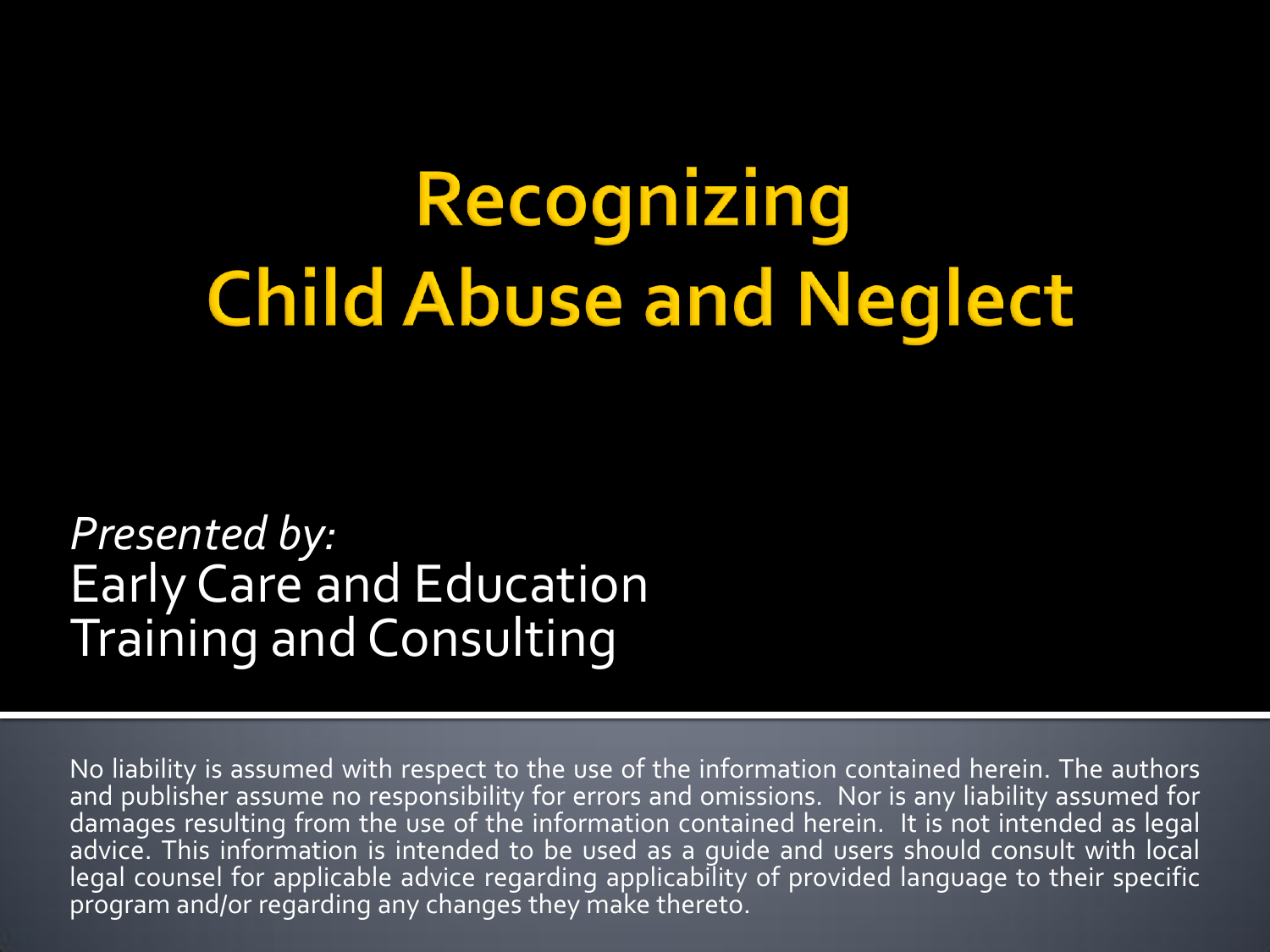## **Types of Abuse**

*The following are some signs often associated with particular types of child abuse and neglect: physical abuse, neglect, sexual abuse, and emotional abuse.*

*It is important to note, however, that these types of abuse are more typically found in combination than alone. A physically abused child, for example, is often emotionally abused as well, and a sexually abused child also may be neglected.*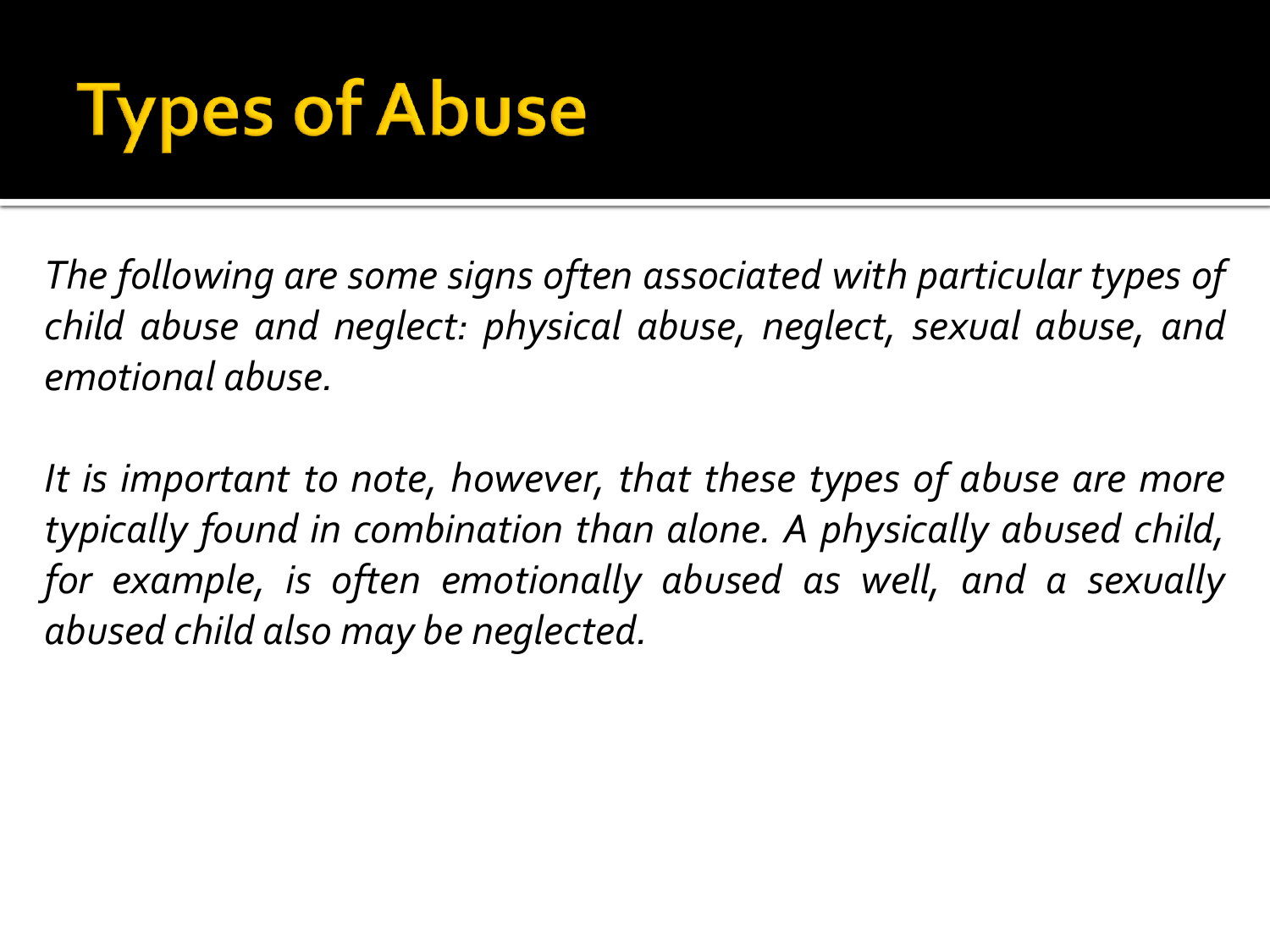# **Signs of Physical Abuse**

Consider the possibility of physical abuse when the **child**:

- Has unexplained burns, bites, bruises, broken bones, or black eyes
- **Has fading bruises or other marks noticeable after an absence from** school
- **Seems frightened of the parents and protests or cries when it is time to** go home
- **Shrinks at the approach of adults**
- **Reports injury by a parent or another adult caregiver**

Consider the possibility of physical abuse when the **parent or other adult caregiver**:

- Offers conflicting, unconvincing, or no explanation for the child's injury
- **Describes the child as "evil," or in some other very negative way**
- **Uses harsh physical discipline with the child**
- Has a history of abuse as a child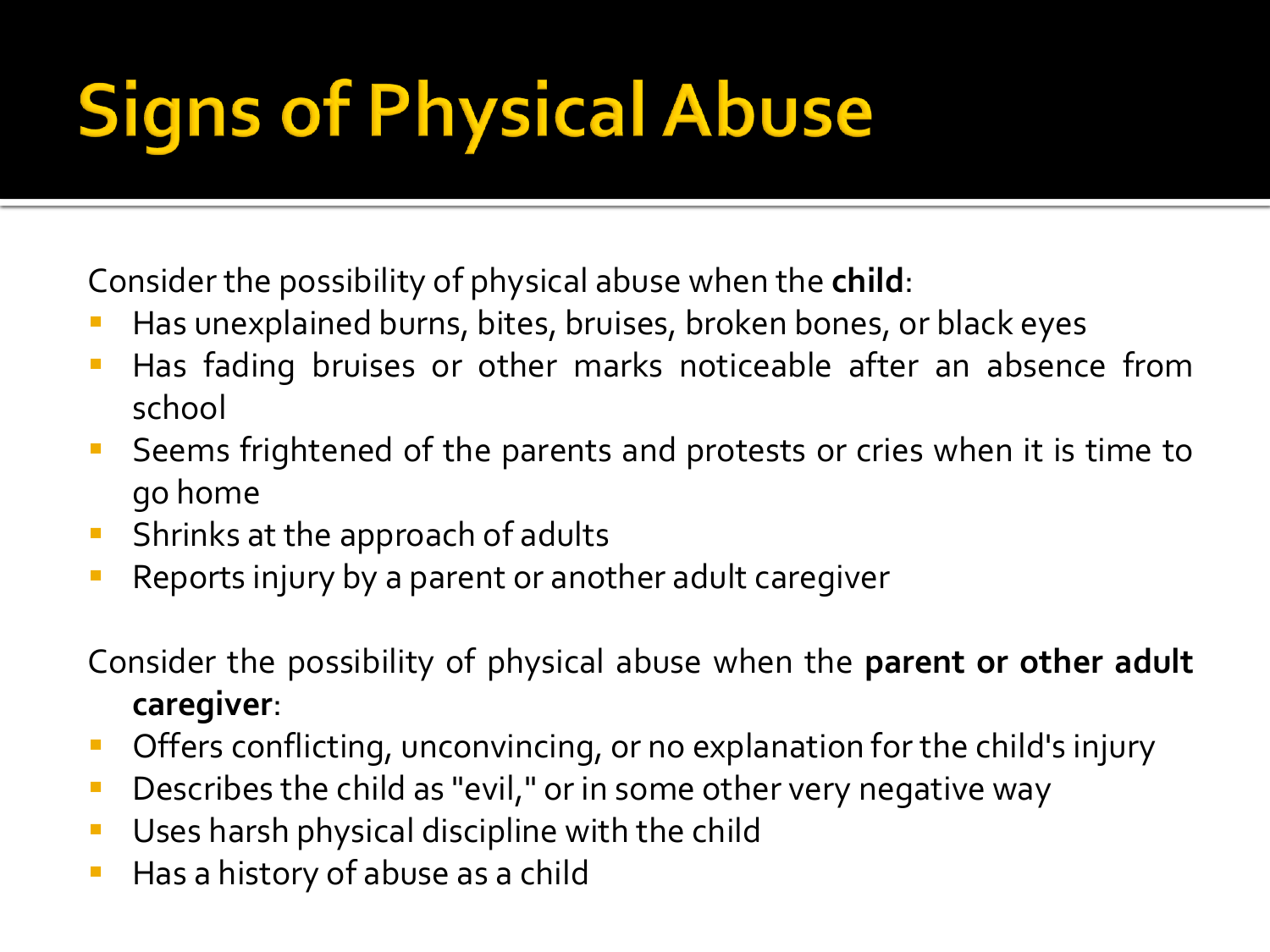# **Signs of Neglect**

Consider the possibility of neglect when the **child**:

- Is frequently absent from school
- Begs or steals food or money
- **Lacks needed medical or dental care, immunizations, or glasses**
- **If** Is consistently dirty and has severe body odor
- **Lacks sufficient clothing for the weather**
- **Abuses alcohol or other drugs**
- **States that there is no one at home to provide care**
- Consider the possibility of neglect with the **parent or other adult caregiver:**
- **Appears to be indifferent to the child**
- Seems apathetic or depressed
- **Behaves irrationally or in a bizarre manner**
- $\blacksquare$  Is abusing alcohol or other drugs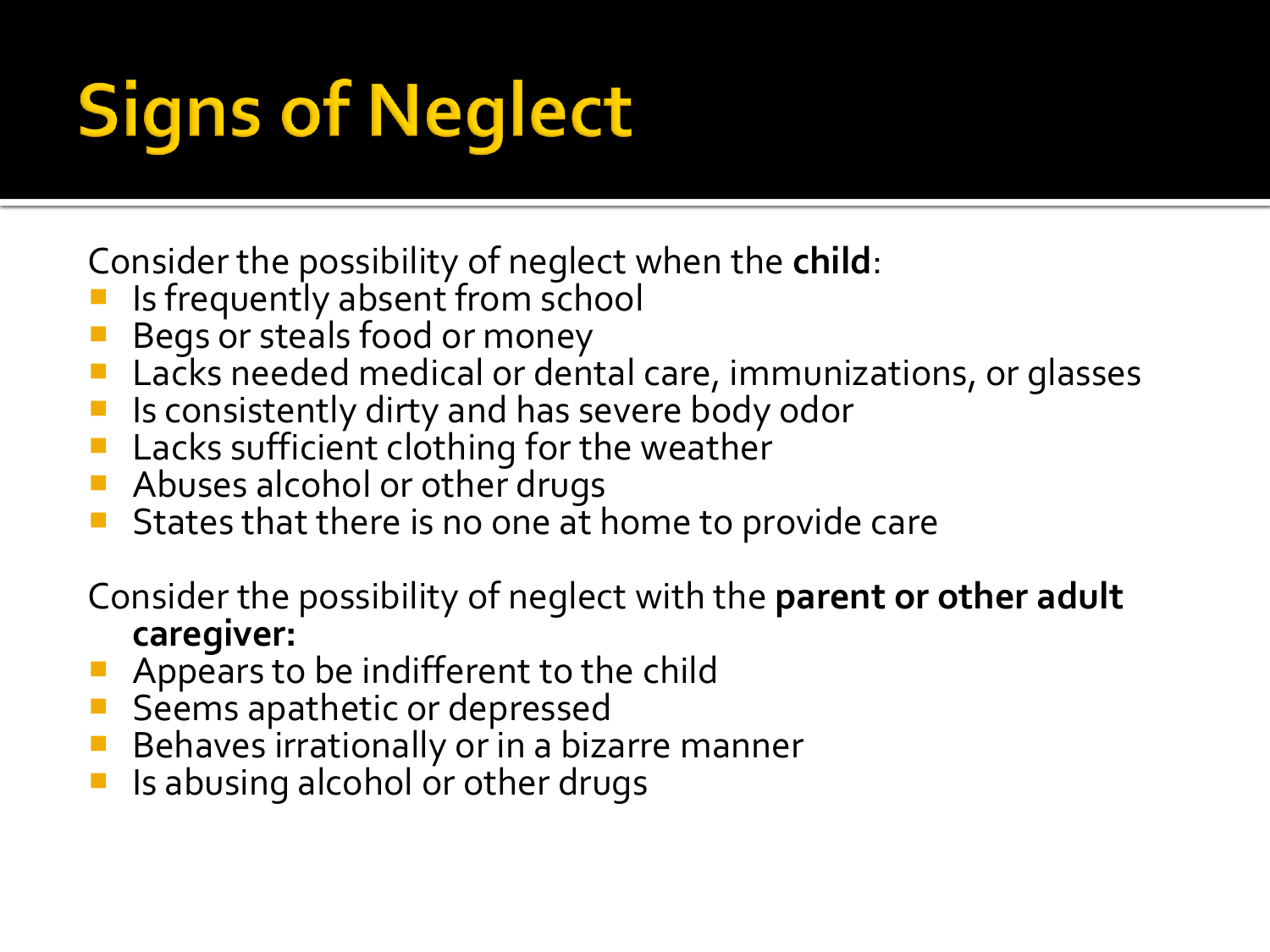## **Signs of Sexual Abuse**

Consider the possibility of sexual abuse when the **child**:

- **Has difficulty walking or sitting**
- Suddenly refuses to change for gym or to participate in physical activities
- **Reports nightmares or bedwetting**
- **Experiences a sudden change in appetite**
- Demonstrates bizarre, sophisticated, or unusual sexual knowledge or behavior
- Becomes pregnant or contracts a venereal disease, particularly if under 14
- Runs away
- Reports sexual abuse by the parent or another adult caregiver

Consider the possibility of sexual abuse when the **parent or other adult caregiver**:

- **If** is unduly protective of the child or severely limits the child's contact with other children, especially of the opposite sex
- **In Is secretive and isolated**
- **If** Is jealous or controlling with family members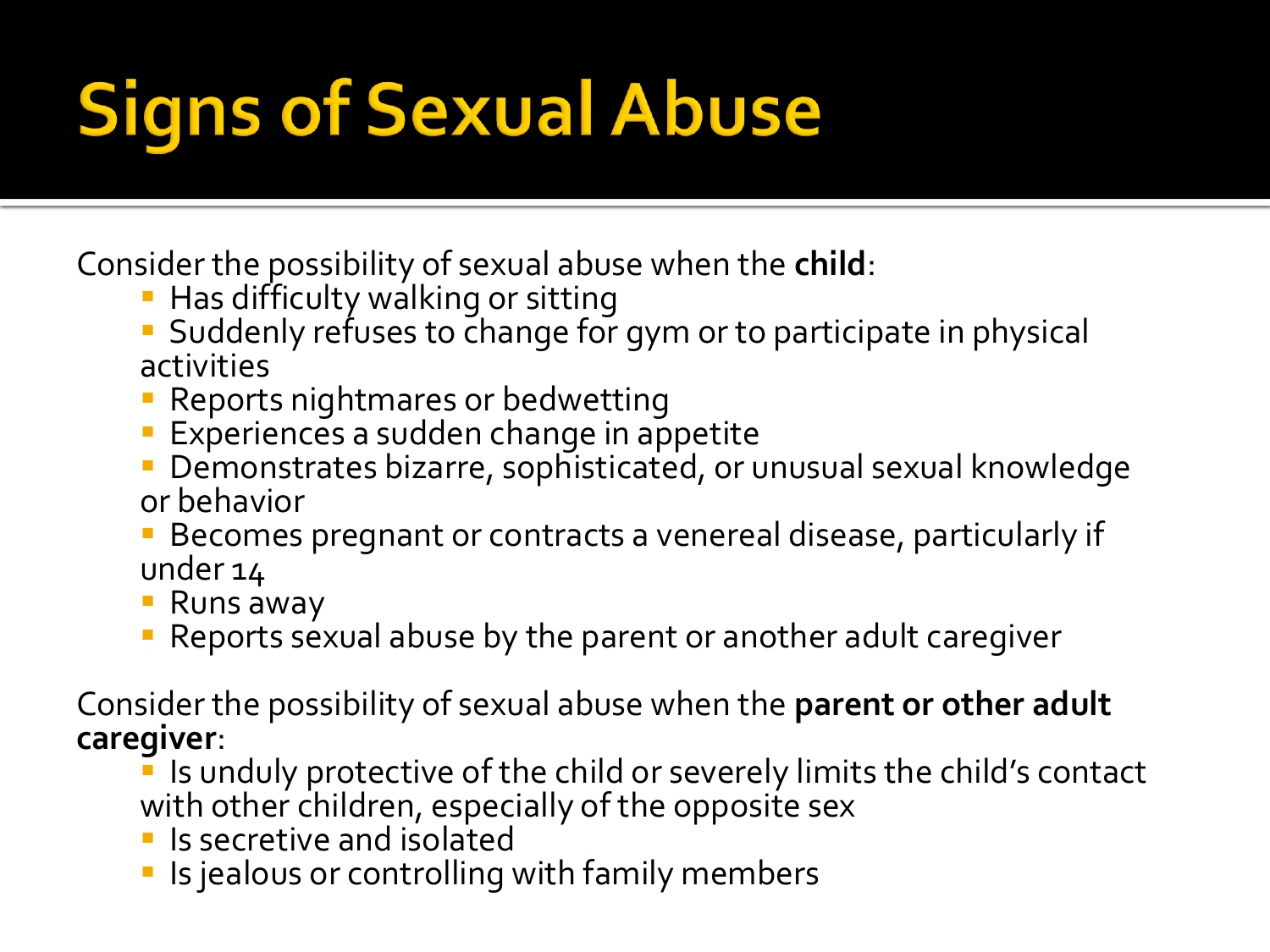## **Signs of Emotional Maltreatment**

Consider the possibility of emotional maltreatment when the **child**:

- Shows extremes in behavior, such as overly compliant or demanding behavior, extreme passivity, or aggression
- Is either inappropriately adult (parenting other children, for example) or inappropriately infantile (frequently rocking or head-banging, for example)
- Is delayed in physical or emotional development
- Has attempted suicide
- Reports a lack or attachment to the parent

Consider the possibility of emotional maltreatment when the **parent or other adult caregiver**:

- Constantly blames, belittles, or berates the child
- Is unconcerned about the child and refuses to consider offers of help for the child's problems
- Overly rejects the child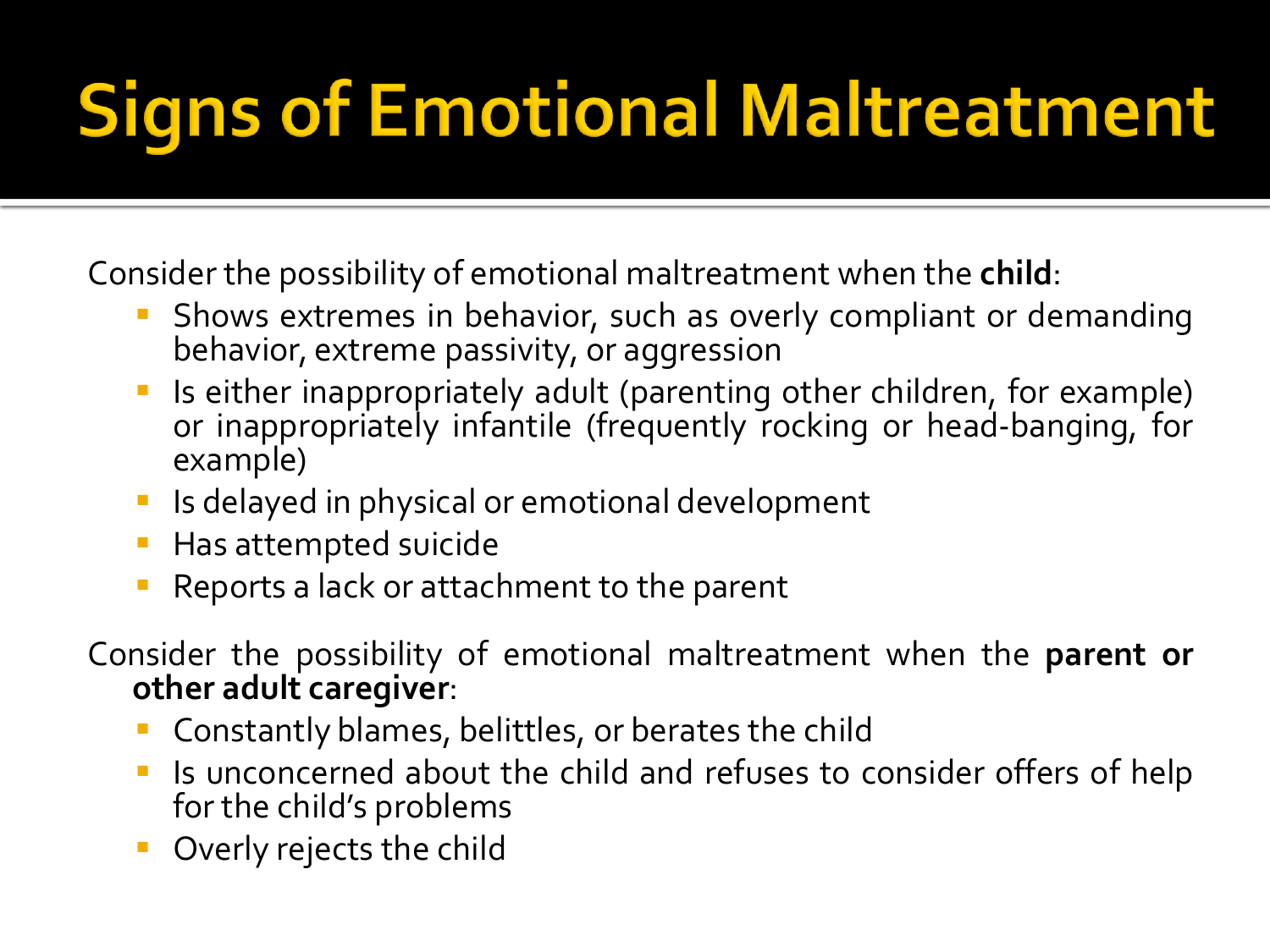## **RECAP**

## **Common Indicators of Possible Child Abuse**

#### **Child**

- **Bruises or wounds in various stages of healing**
- **Injuries on two or more planes(sides) of the body**
- **Injuries reported to be caused by falling but which do not include hands,** knees, or forehead
- Oval, immersion (in hot liquid), doughnut-shaped, or imprint (hot iron or cigarette) burns
- **Reluctance to leave school, comes in early, stays late**
- **Inappropriate dress for the weather**
- **•** Discomfort when sitting
- **Sophisticated sexual knowledge or play**
- Radical behavior changes or regressive behavior
- **-** Child withdraws or watches adults
- **Child seems to expect abuse**
- Revealing discussion, stories, or drawings
- **Sudden changes in school performance**
- **Has not received help for physical or medical problems brought to** parents attention